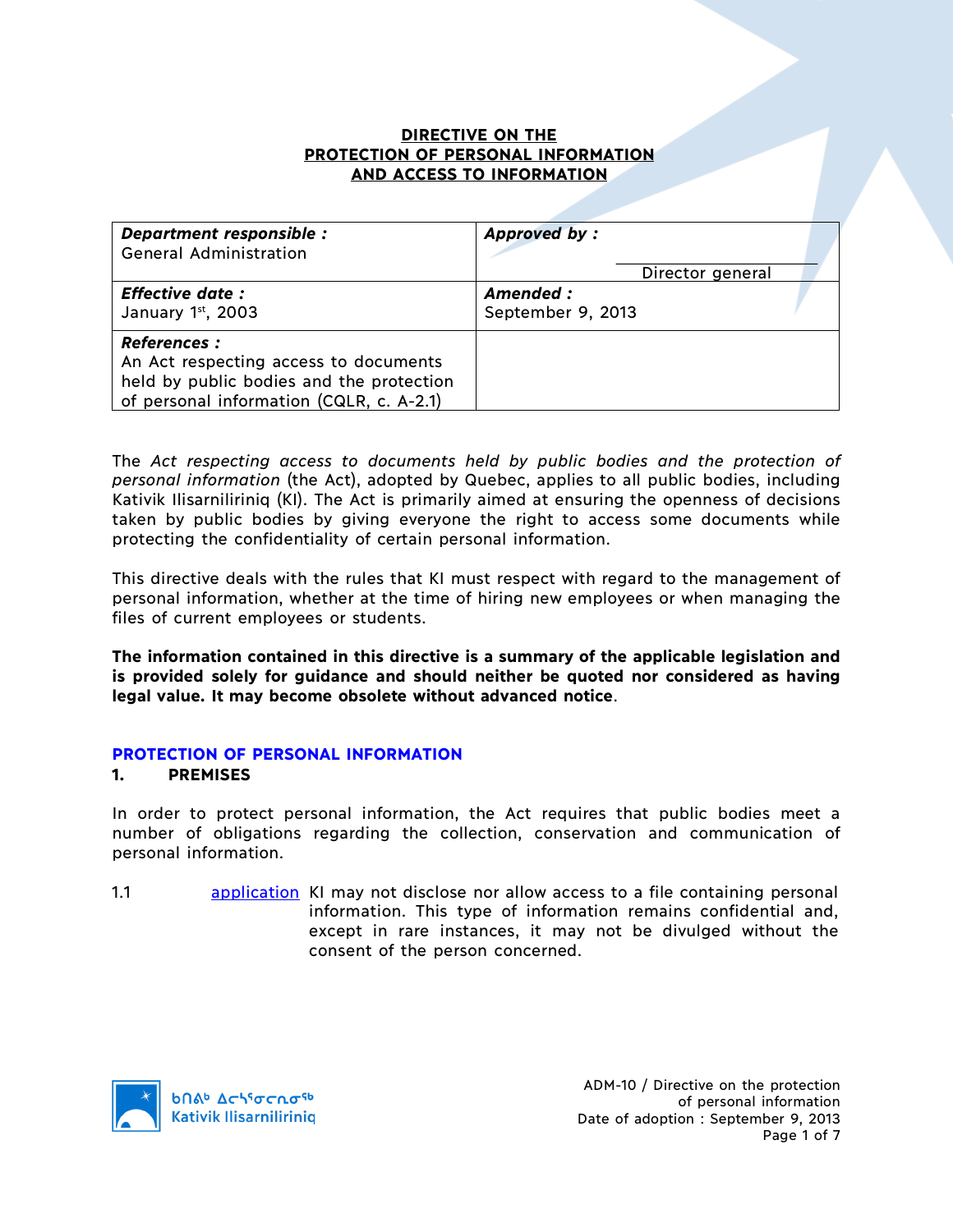#### 1.2 definition of The term *personal information* means any information that personal concerns an individual where such individual is identifiable. The following are examples of types of information, that when linked to an individual, constitute personal information:

- a) name;
- b) date of birth;
- c) age;
- d) personal address and telephone number;
- e) social insurance and driver's permit numbers;
- f) medical reports and records;
- g) curriculum vitae;
- h) absence of an employee (and reasons);
- i) dates of an employee's vacations;
- j) disciplinary record;
- k) performance.

# *Procedure*

1A) another example When an employee is absent for health reasons, the simple fact of informing a third party who wishes to speak to this employee that the employee is absent because of an illness is communicating personal information. Such information is considered to be confidential since it goes beyond what is simply linked to the duties of an employee. One should only say that the employee is absent, without further comment as to the reason.

#### **2. EXCEPTIONS**

- 2.1 exceptions Under the Act, KI may disclose personal information pertaining to an individual in the following cases.
	- a) the individual has given consent for disclosure;
	- b) the personal information has public relevancy;
	- c) KI is authorized to do so by virtue of a law.
- 2.2 consent of Personal files such as academic, disciplinary, employment and individual health records, are confidential and, in principle, only the individual to whom they pertain may have access to them. Any individual may consent to the disclosure of all personal information pertaining to himself. Such consent should be made in writing, although this is not mandatory. In the case of a student who is a minor, consent may be given by the holder of parental authority, or by the student if aged fourteen or over. Under the collective agreements, employees may, in writing, authorize their union representatives to consult their files.



ADM-10 / Directive on the protection of personal information Date of adoption : September 9, 2013 Page 2 of 7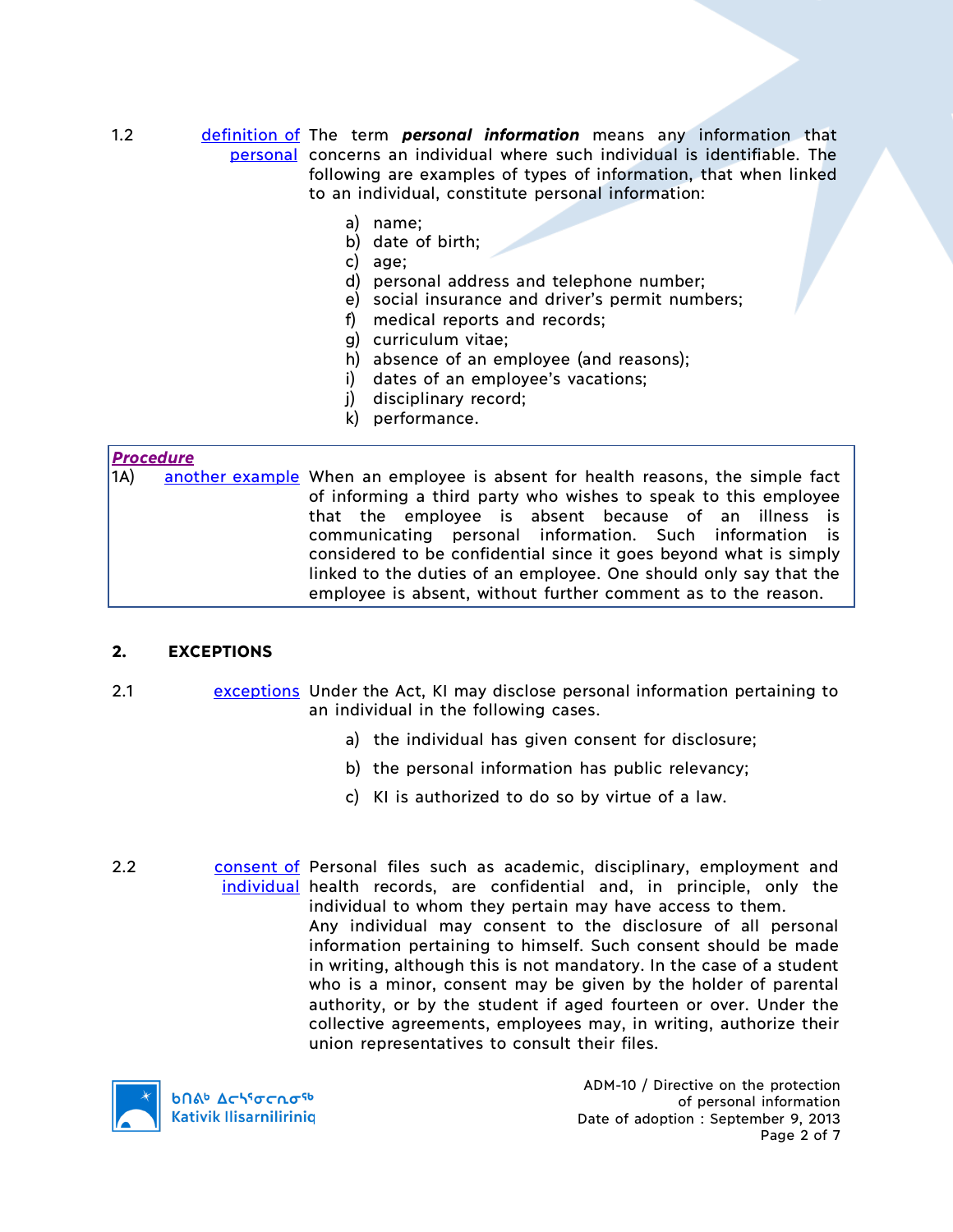- 2.3 information with Some personal information may lose its confidential nature and public relevancy become accessible to the public. For example.
	- a) **with respect to management personnel and elected members of KI:** name, title, duty, classification, salary, address and telephone number at their usual workplace within KI, not their personal address and telephone number.
	- b) **with respect to other employees of KI**: name, title, duty, classification, salary scale, address and telephone number at their usual workplace within KI.
	- **c) with respect to a person that is party to a service contract with KI**: the name of that person as well as the conditions of the service contract with KI<sup>1</sup>.
- 2.4 authorization KI shall not release personal information without the consent of by virtue the person concerned except namely in the following situations:

of a law

- a) to a body responsible by law for the prevention, detection or repression of crime or statutory offences (police, detective or attorney general) if the information is required for purposes of prosecution for violating a law applicable in Quebec;
- b) to the attorney of KI if the information is necessary for purposes of judicial proceedings;
- c) to a person to whom the information must be disclosed because of the urgency of a situation that threatens the life, health or safety of the person concerned;
- d) to a person authorized by the Commission d'accès à l'information to use the information for study, research or statistics purposes.

In addition KI may also release personal information, without the consent of the persons concerned, in order to prevent an act of violence, including suicide, where there is reasonable cause to believe that there is an imminent danger of death or serious bodily injury to a person or an identifiable group of persons.

The information may in such case be released to any person exposed to the danger or that person's representative, and to any person who can come to that person's aid.

<sup>1</sup> Consult the law to see the related applicable conditions.



 $\overline{a}$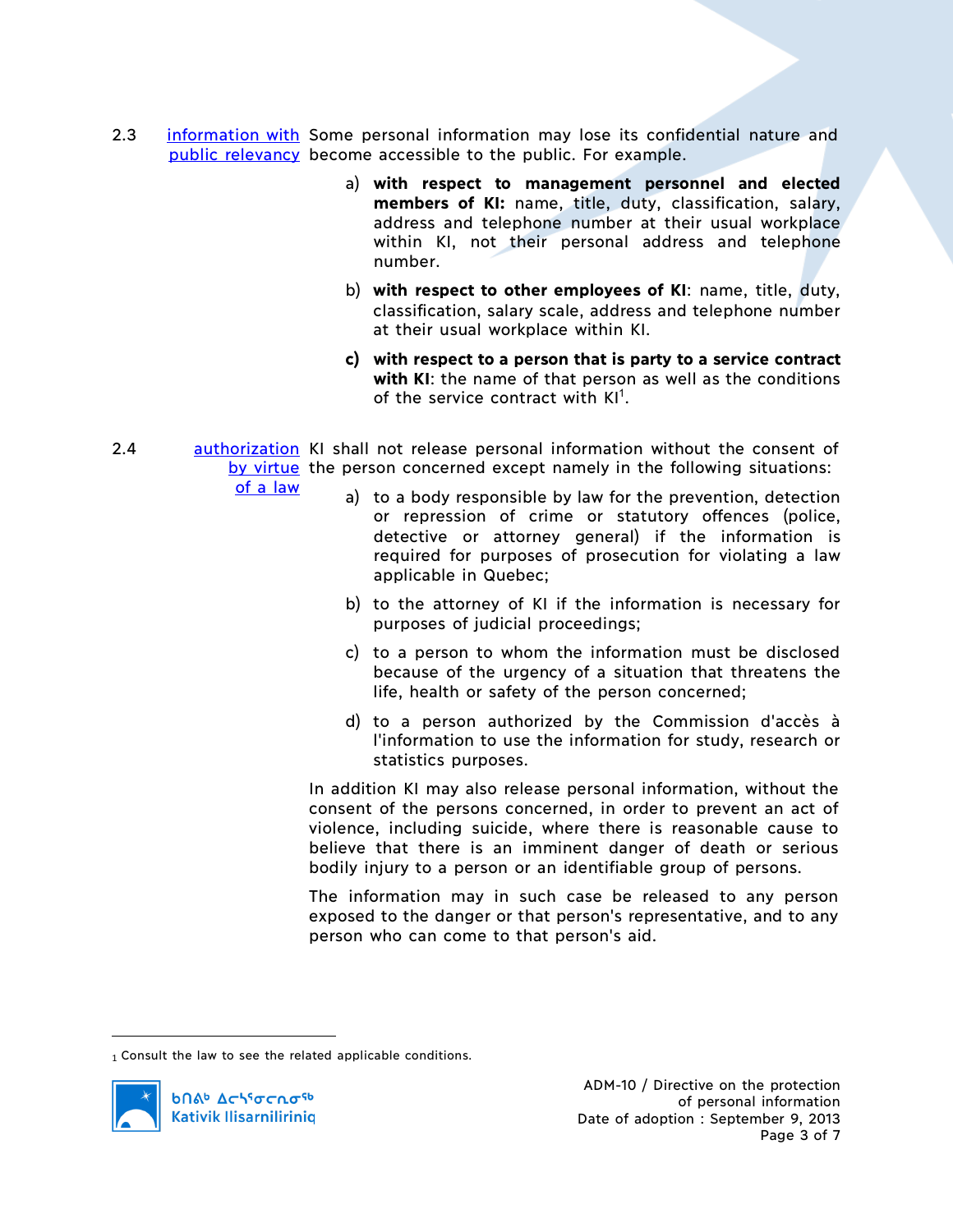- 2.4.1 **prior** Before releasing personal information pursuant to the previous ascertainment section, KI must ascertain that the information is necessary for the purposes contemplated in the said paragraphs and meets the requirements.
	- refusal Where KI has not ascertained that the information is necessary for such purposes or, where such is the case, that an urgent and dangerous situation exists, it must refuse to release the information.

# *Amended on September 10, 2013*

# **3. INFORMATION FOR HIRING PURPOSES**

3.1 request for Several departments of KI are often solicited by third parties for references information concerning employees and former employees. Often, these third parties are potential employers who wish to obtain performance, salary and other personal information held by KI.

> The only information that may be disclosed without the consent of the person are those listed in 2.3 a) for management and elected members, and 2.3 b) for all other employees.

3.2 autorization to Any other personal information not listed in 2.3 may not be disclose disclosed to potential employers without the consent of the information concerned individual. Consequently, one must ensure that the individual has authorized the third party to communicate with KI in order to obtain personal information.

#### **4. CONSULTATION OF DOCUMENTS**

4.1 **access to Individuals who wish to access or rectify their personal information** documents shall submit a request to the responsible authority designated by KI.

> During office hours, an employee who has requested an appointment 2 working days in advance shall be allowed by the Board to consult his personal file. Unless it is agreed otherwise, the Board must grant the appointment no later than 5 working days following the request. The Board is not responsible for producing copies of personnel files.

> Support staff employees are entitled to consult their files twice a year.

> > *Collective agreements: Teachers ( 5-6.08) Professionnals (5-8.00) and Support Staff (8-4.04)*



**b**Πል<sup>b</sup> Δςιγσς πο<sup>ς 6</sup> **Kativik Ilisarniliriniq** 

ADM-10 / Directive on the protection of personal information Date of adoption : September 9, 2013 Page 4 of 7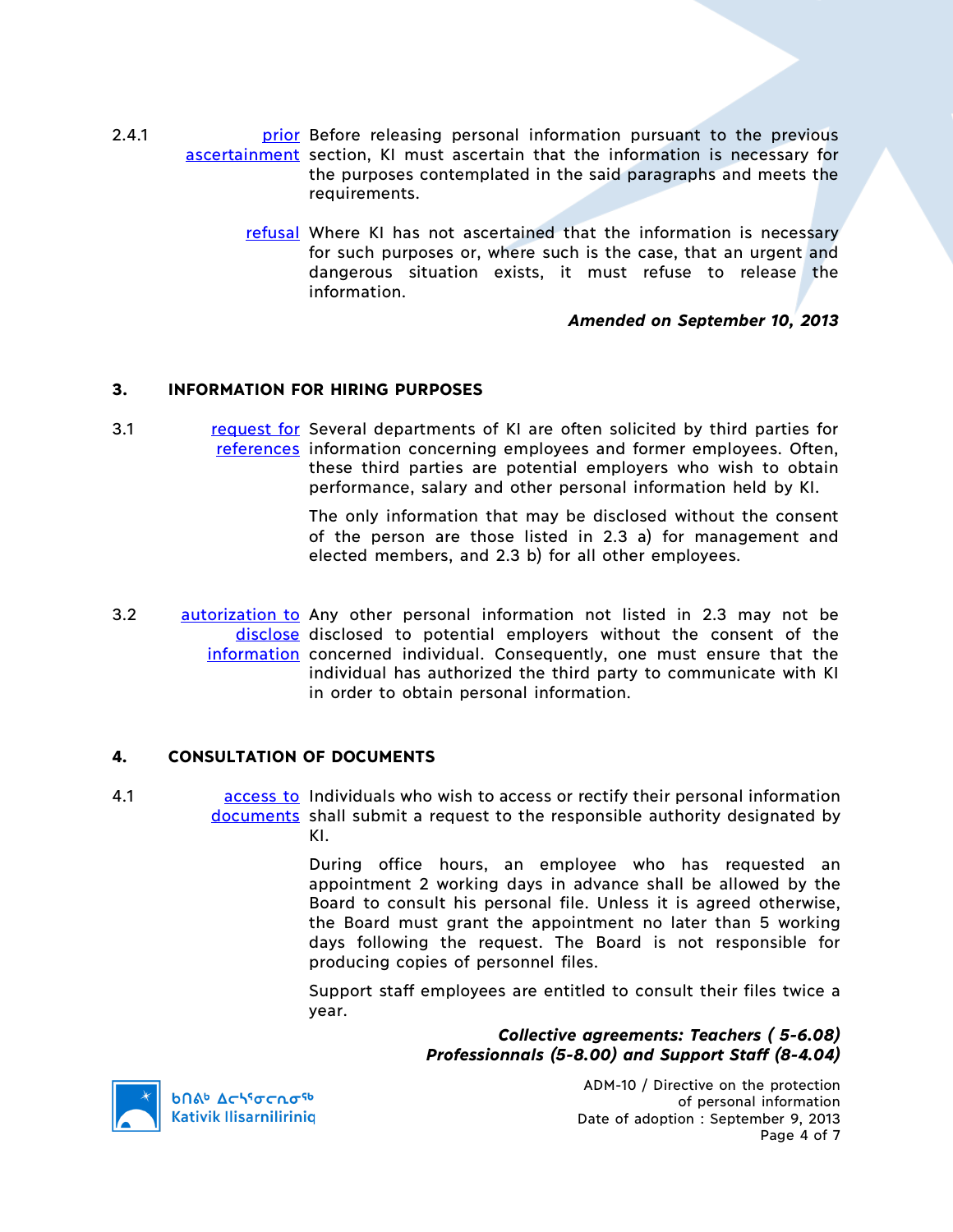# **5. CONSERVATION OF DOCUMENTS**

- 5.1 **place where files** The active personal files of the employees must be kept at the are kept head office of KI.
- 5.2 accuracy Personal information must be up-to-date, accurate and complete before it is used.
- 5.3 disciplinary Any disciplinary measure that has become obsolete must be taken measure out of the file.
- 5.4 Security of Adequate security measures must be taken to ensure the documents confidentiality of information.
- 5.5 filing cabinets Filing cabinets containing files with personal information must be kept under lock.
- 5.6 access Only personnel working in authorized departments that can justify their need to know such information have access to these files and may consult them.

Personnel who have such access must be clearly identified by their title and duties in a personal information file managed by the responsible authority designated by KI. No one else is automatically entitled to access.

# *Procedure*

5A) responsible The Council of Commissioners has designated the Associate authority Secretary-General as the responsible authority for access to information. Consequently, he oversees the application of the law and answers all questions related to same.

# **ACCESS TO INFORMATION**

Any individual or corporate entity may request access to certain documents held by KI without having to justify who they are or to give a reason for such request. The applicant may or may not be the person to whom the document directly pertains.

#### **6. PREMISES**

6.1 application The Act applies to all documents held by KI, whether in a written, graphic, sound, visual, computerized or other form.

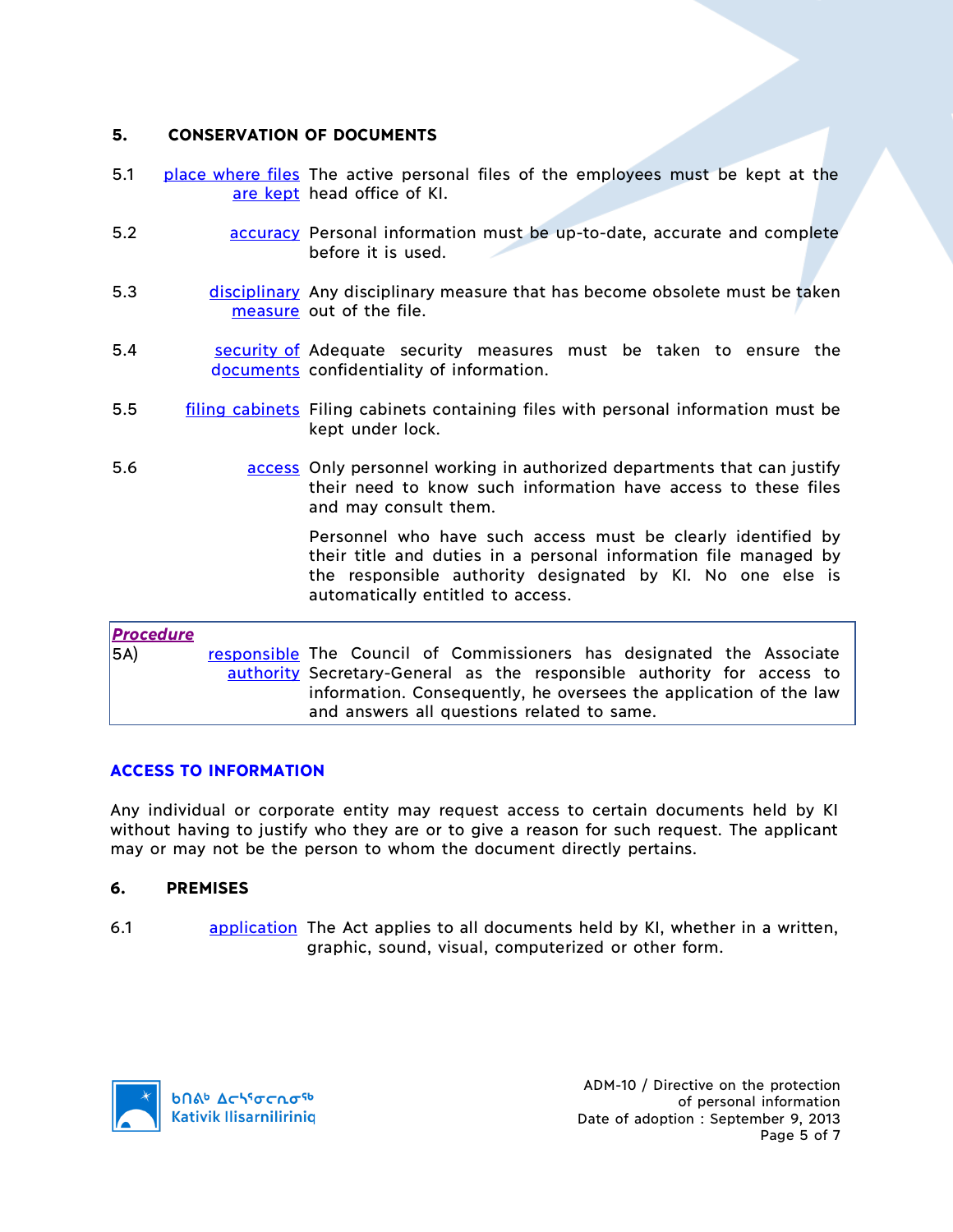| <b>Procedure</b> |                                                                           |  |
|------------------|---------------------------------------------------------------------------|--|
| 6A)              | examples of Documents such as minutes, adopted financial statements and,  |  |
|                  | documents once a decision has been taken, the various analysis drafted by |  |
|                  | employees of the organization or by consultants are accessible to         |  |
|                  | any one upon request.                                                     |  |
|                  |                                                                           |  |

#### **7. EXCEPTIONS**

- 7.1 exceptions The Act allows KI to refuse access to documents that:
	- a) have an impact on intergovernmental relations;
	- b) are related to negotiations between public organizations;
	- c) are confidential documents related to collective agreement strategies;
	- d) are part of a legal opinion on a particular case.

However, the Act requires KI to refuse access to documents that include the following information:

- a) personal information (see Section 3);
- b) the details of a bid on a call for tender before all bids are submitted.
- 7.2 exception for the The Act provides an exception for KI during the holding of holding of elections. For example, electoral lists of that would otherwise elections constitute personal information are not subject to the law.
- 7.3 students' files Students' files include personal information and access to such information is restricted to expressly authorized personnel of KI, to personnel holding parental authority and to investigators working for the Human Rights Commission and the Youth Protection Commission of Quebec.

Members of a CLSC and other intervenors are not entitled to consult a student's file unless authorized by a student entitled to give consent or by the holder of parental authority.

7.4 blocked out The information contained in a document that permits the information identification of a person other than the applicant, is confidential. It must be blocked out before any one is given access to the document.